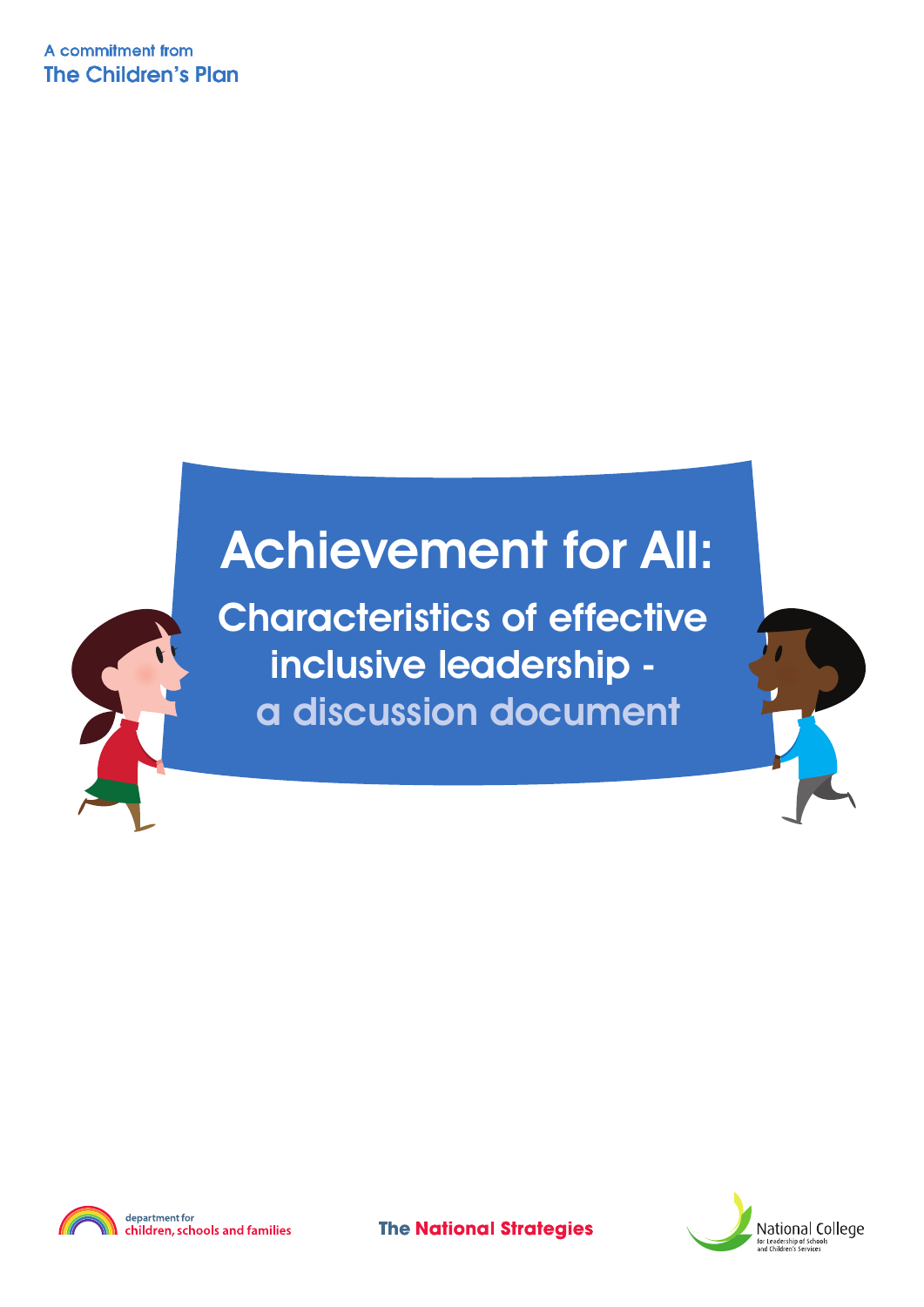# **Contents**

- **3** [Purpose](#page-2-0)
- **5** What we know about effective school [leadership](#page-4-0)
- **6** What we know about the leadership of special educational [needsand/or](#page-5-0) disabilities
- **7** Elements of effective leadership for [Achievement](#page-6-0) for All
	- A shared vision
	- Commitment
	- Collaboration
	- Communication
- **15** [Implications](#page-14-0) of the new Ofsted framework (September 2009)
- **16** [Conclusion](#page-15-0)
- **16** [References](#page-15-0)
- **17** Appendix 1: Key strands of the [Achievement](#page-16-0) for All project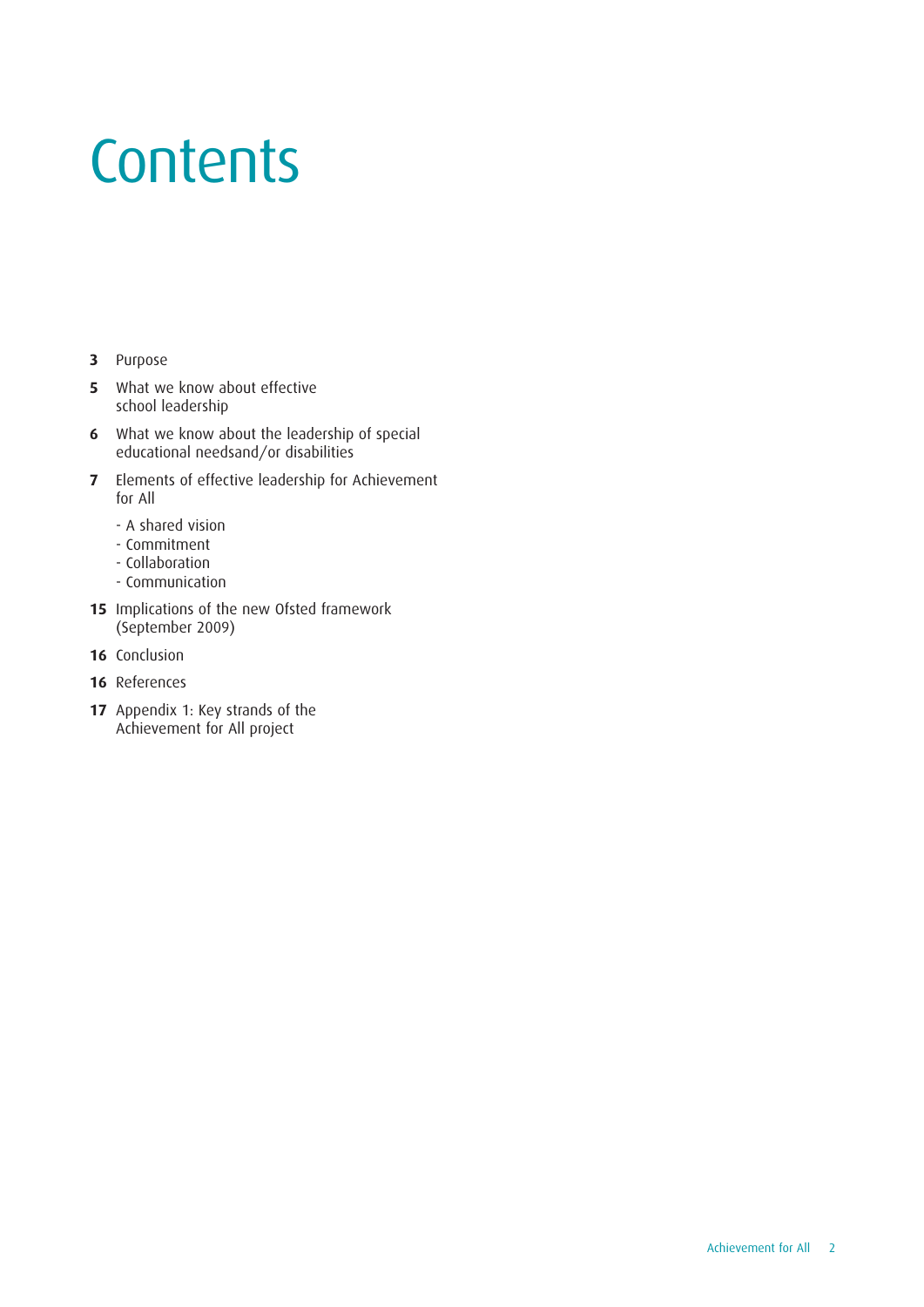#### <span id="page-2-0"></span>Purpose

**We want every young person to achieve their potential and enjoy their time in education. Parents' support for their child's learning is an essential foundation for achievement. Parents told us they want to be more involved in their children's education, and schools see the benefits of greater engagement with parents. (DCSF 2009a)**

**Our challenge…is to create a world-leading school system. One which develops every child and young person's potential and talents. And, fundamentally, one which progressively breaks the link between deprivation, disadvantage, disability and low educational attainment … and one that believes that every child has potential and can succeed and never gives up on any child. (DCSF 2009b)**

The main aims of the Achievement for All project are to:

- improve achievement and progress for all children and young people with special educational needs and/or disabilities (SEND);
- improve parental engagement in their child's education; and
- improve wider outcomes.

More details on the key strands and outcomes of the Achievement for All project can be found in Appendix 1 at the end of this document.

Critical to the success of Achievement for All is a whole-school belief system, buy-in and support from the whole staff. This is not just another task for the special educational needs coordinator (SENCO) or inclusion manager! Successful realisation of the key aims of Achievement for All will need the wholehearted support of the headteacher. School leaders – at various levels of leadership and not just headship – will provide the vision, strategic planning, motivation, support, resources, structures and environment for learning that enable staff in schools and other children's services to work with parents and carers to make the very best possible provision for all children and young people.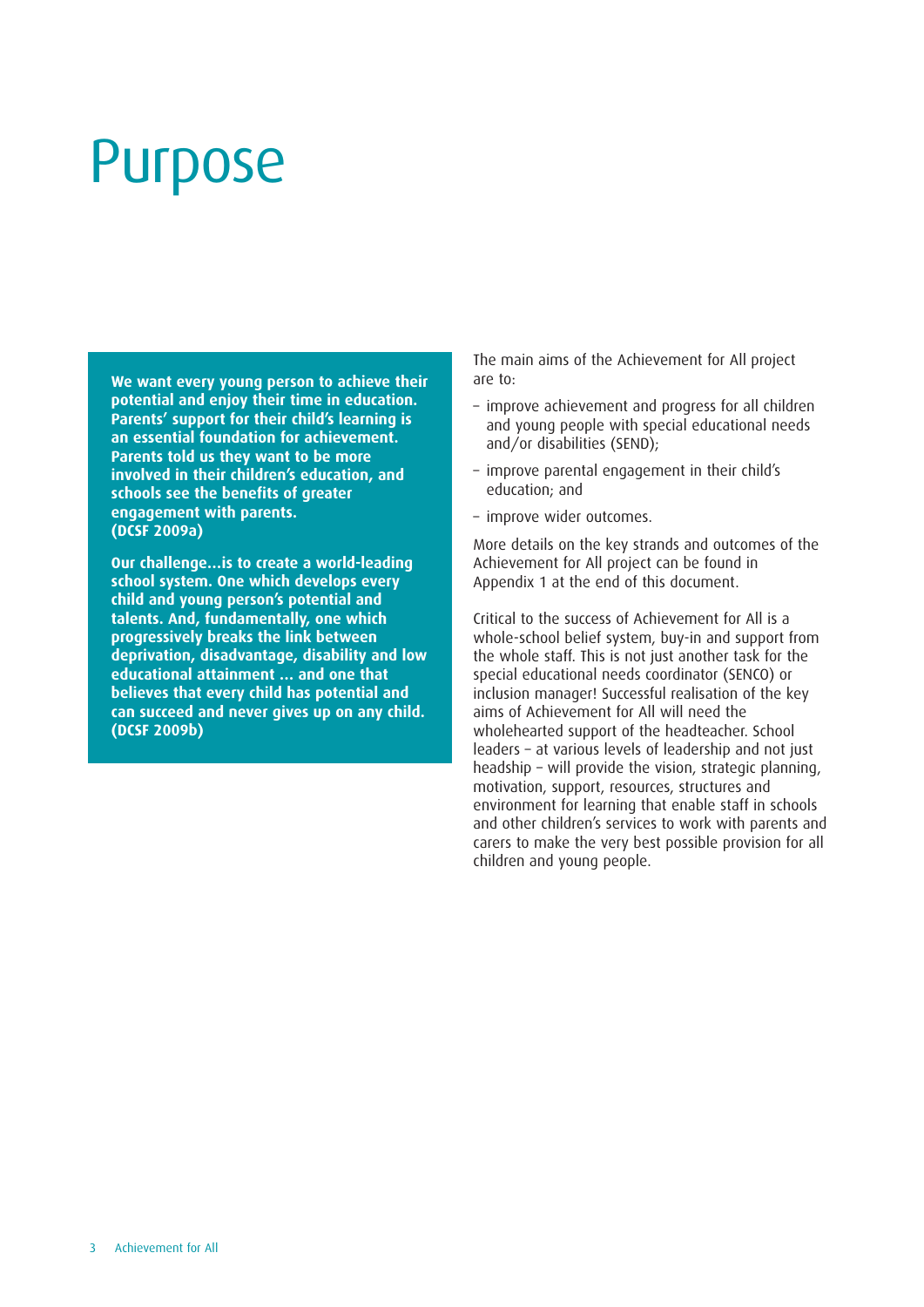From a variety of evidence there are strong claims that school leadership is second only to classroom teaching as a school-based influence on pupil learning (Leithwood et al 2006a). It is therefore essential, when embarking on a project that seeks to improve the provision and outcomes for some of the most vulnerable children and young people in our schools, that we examine the characteristics of effective school leadership and how these apply to inclusive leadership.

Complementing and building on Achievement for All: Guidance for Schools (DCSF 2009c), this document specifically seeks to raise awareness and develop understanding of the characteristics of effective school leadership, and to provide opportunities for reflection and prompts for discussion. It does so through focusing on how some of these key elements may apply to the main aims of the Achievement for All project. We aim to achieve this through:

- raising awareness of the characteristics of effective leadership in terms of leadership qualities and management processes;
- considering the implications of these characteristics for the leadership of inclusion;
- prompting reflection on the leadership values, beliefs and behaviours evident in schools;
- providing some illustrations and reflective questions for leadership and management to action.

This document is not a definitive statement on effective inclusive leadership, but more a set of prompts for reflection, discussion and exploration in schools, which in turn may feed back into the development of leaders and leadership in children's services.

School leaders have a key role in promoting and implementing the Achievement for All project in primary, secondary and special schools. Headteachers and senior leaders need to take collective responsibility for the leadership of inclusion across their schools. It is their role to engage others to support the vision and to get all stakeholders excited about the opportunities that Achievement for All can provide for all the children and young people and families within their schools.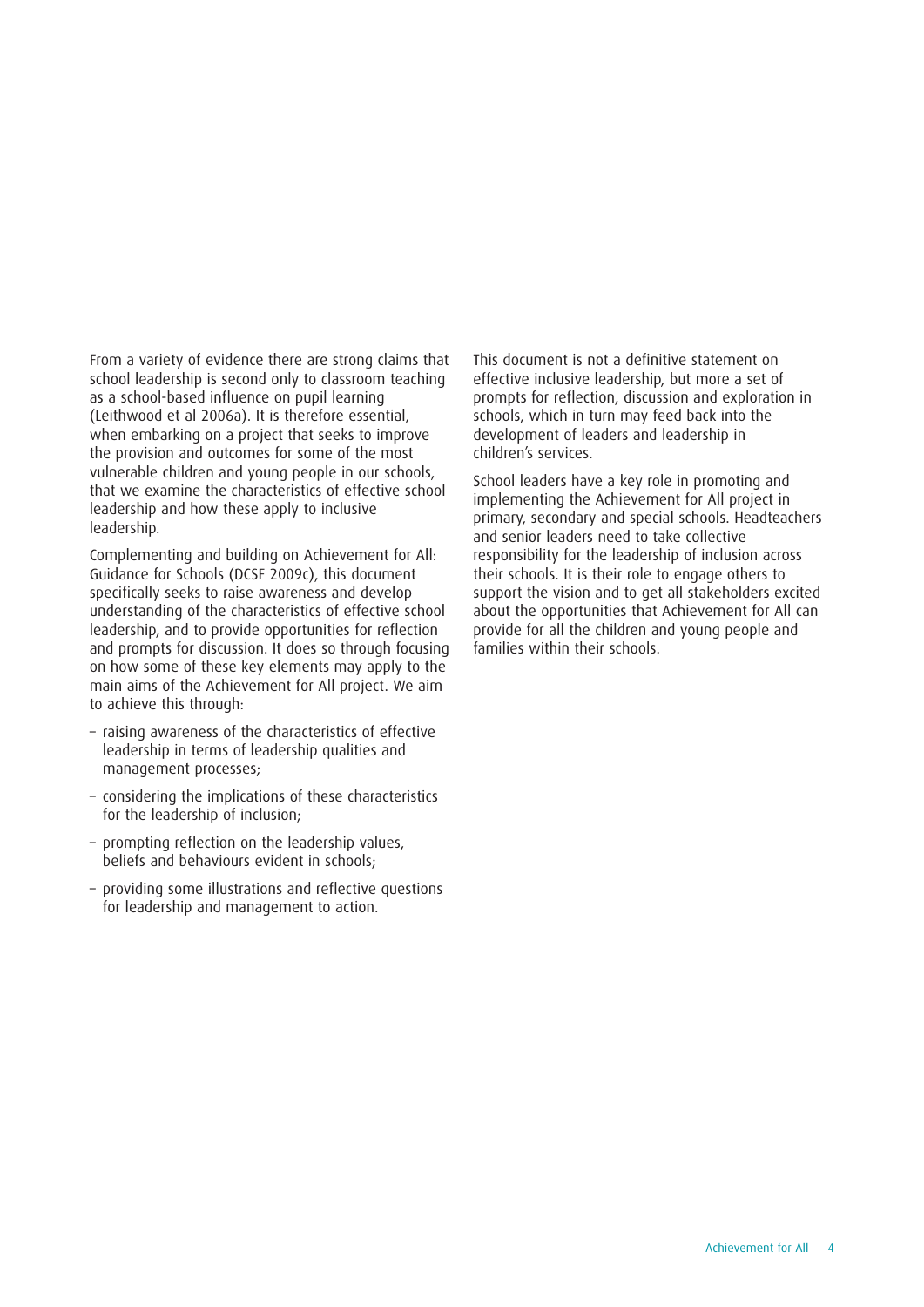### <span id="page-4-0"></span>What we know about effective school leadership

Research for the National College in 2007 identified a core set of leadership practices that form the 'basics' of successful leadership (NCSL 2007):

- **Building vision and setting directions:** successful leaders identify and articulate a vision, promote shared understanding and ownership of this vision in the school community, encourage high expectations and aspirations and monitor organisational performance and progress towards goals.
- **– Understanding and developing people:** successful leaders offer intellectual stimulation, provide individual support to staff and an appropriate model – they lead by example. They build on the knowledge, skills and qualities that teachers and other staff have and need in order to achieve the school's key aims and goals. They develop, mentor, recognise and reward behaviours that lead to the achievement of these goals.
- **Redesigning the organisation:** successful leaders build collaborative cultures and processes, manage the environment and work conditions, create and sustain productive relations with parents and the community and connect the school to the wider environment.
- **Managing the teaching and learning programme:** successful leaders create productive working conditions for staff and students alike, they foster organisational stability, ensure effective learningcentred leadership, allocate teachers and support staff to deliver the curriculum and monitor school activity and performance.

Recently published research from the NCSL explores how school leaders create a learning community to improve learning for all (NCSL 2009). Getting the best or most out of people was related to the philosophy, leadership approach and personal skills of the headteacher, including:

- **Motivating:** successful leaders encourage, trust and value colleagues to do well.
- **Modelling:** successful leaders lead by example, especially in teaching.
- **Providing an opportunity to undertake greater responsibility** and undergo development programmes from the second year of teaching.
- **Promoting professional development:** focused on teaching, learning and leadership, and keeping abreast of change; coaching is much in evidence.
- **Encouraging initiative:** allowing people children and young people, and staff – to experiment, confident they will be supported.
- **Showing interest:** being generous with praise, encouragement and help in moving forward.
- **Knowing the names** of a very high proportion of learners; valuing and respecting them.
- **Being community-minded:** successful leaders involve, consult and engage with the local community.
- **Building teams:** successful leaders build teams and empower them.

These 'basics' of effective leadership clearly provide a sound foundation for taking forward the Achievement for All project. They apply just as much to leadership for inclusion as for other aspects of school life. In the next section we seek to explore some particular features of leadership that underpin the above key characteristics.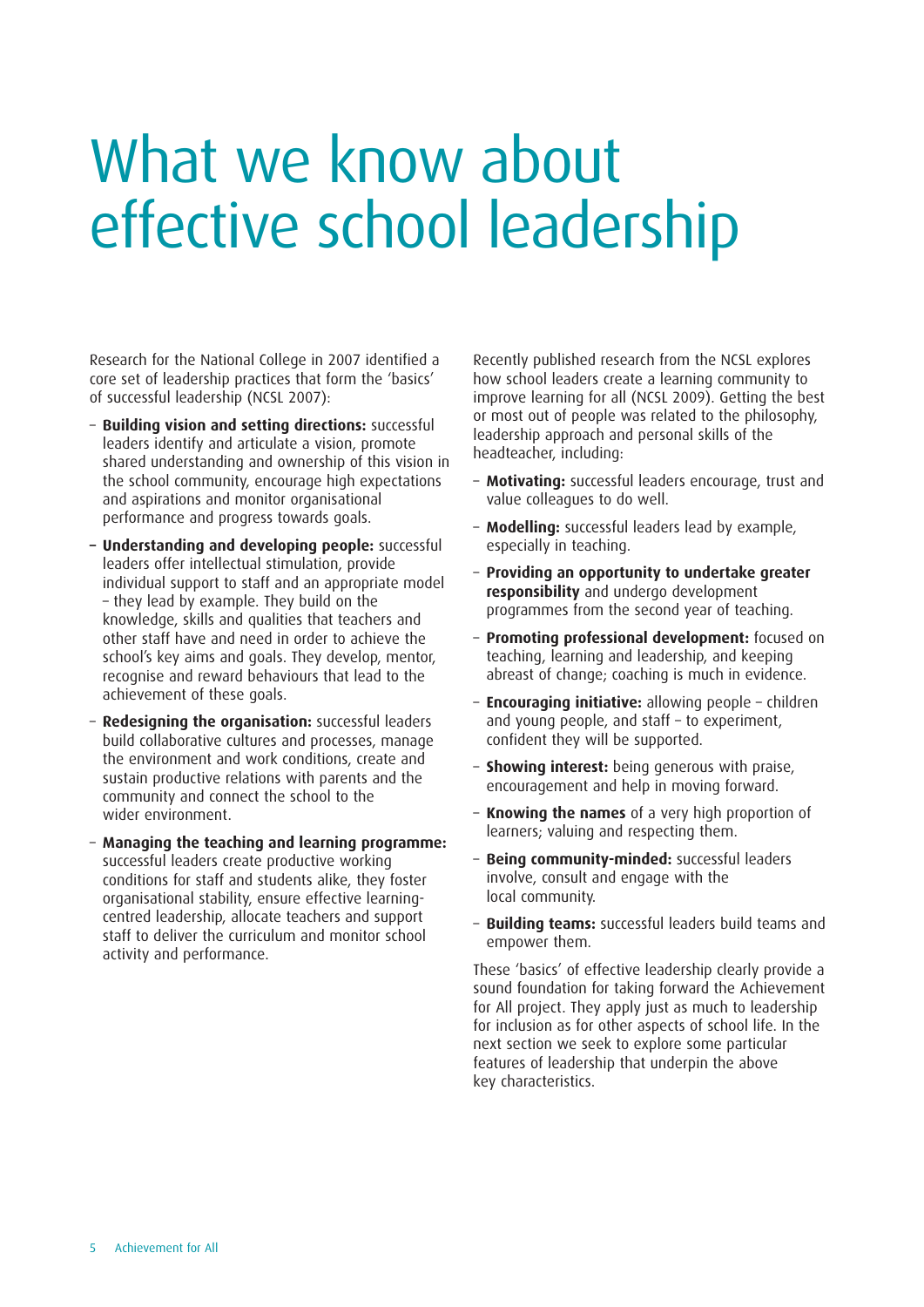### <span id="page-5-0"></span>What we know about the leadership of special educational needs and/or disabilities

#### **In 2006, Ofsted reported that:**

Pupils with even the most severe and complex needs were able to make outstanding progress in all types of settings. High quality specialist teachers and a commitment by leaders to create opportunities to include all pupils were the keys to success. (Ofsted 2006)

The report also identified that schools where children and young people with learning difficulties and/or disabilities made outstanding progress had the following key features:

- **Ethos** high expectations, inclusive, good relationships.
- **Specialist staff** high level of skilled support, academically and socially.
- **Focused professional development for all staff** regular and based on needs.

In a study of inclusive education in three countries – the USA, UK and Portugal – features of effective practice included an uncompromising commitment to inclusive education with clearly defined roles and responsibilities, collaboration, problem solving and conflict resolution skills, an understanding and appreciation of the expertise of others and supportive relationships (Kugelmass 2003).

Beany (2006) identified vision and commitment as key to effective inclusion with skills such as confidence building and negotiating. Innovative approaches, partnerships, flexibility and collaboration were also found to be important. Strategies for inclusion included practical support, provision of resources, discussion, whole-class interventions and training.

From what we know about effective leadership in general, and from the above research in particular, we have identified four key elements relating to the effective leadership and management of SEND for further reflection and discussion: **shared vision, commitment, collaboration** and **communication.**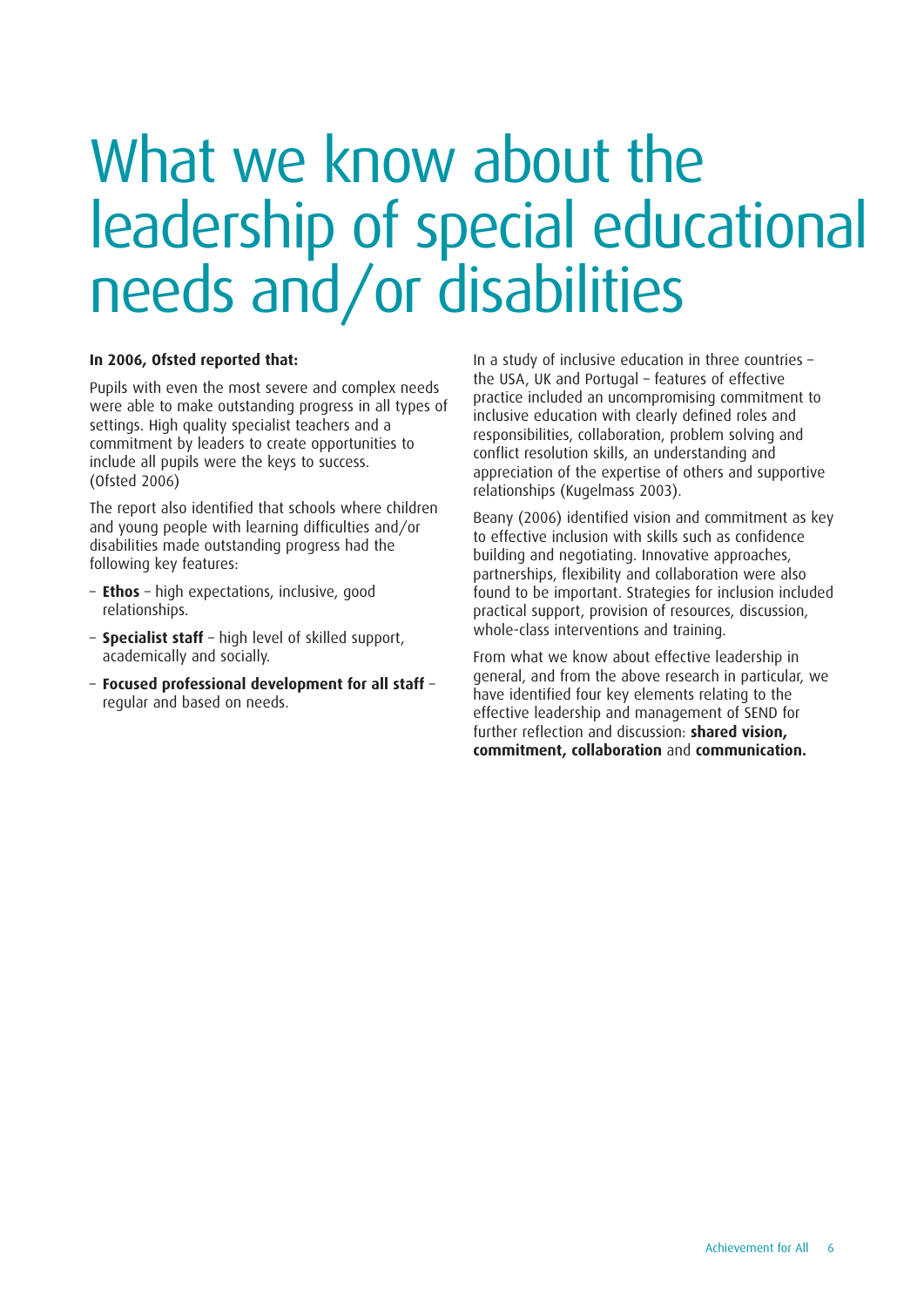<span id="page-6-0"></span>

The following sections encourage school leaders to consider key elements of effective inclusive leadership and to reflect on the qualities and processes that may support these. This does not seek to provide a definitive framework for inclusive leadership but is more a set of prompts for reflection and discussion. School leaders may want to use this with their leadership teams or whole staff to raise awareness of issues, encourage self-reflection and identify areas for individual and collective development as part of the Achievement for All gap analysis.

When considering these elements a common focal point should be: what does this mean in terms of leading learning and teaching? How do these elements impact on teaching styles and strategies, and learning experiences for children and young people with SEND? How do they support inclusive teaching and learning?

Four key elements of effective inclusive leadership are:

- **A shared vision**
- **Commitment**
- **Collaboration**
- **Communication**

#### **A shared vision**

The successful and effective implementation of the aims of Achievement for All needs leaders to be driven by a set of core values and beliefs around the entitlements and expectations for all children and young people, especially those identified with SEND. They model these values in their interactions with children and young people, staff, parents and other professionals engaged in the education and care of these pupils. The vision is apparent both in informal and formal communications – staff meetings, conversations in corridors, meetings with parents and other agencies. In particular:

- At the heart of the successful leadership of inclusion lies a core set of values and beliefs about children and young people and their entitlement and aspirations. Successful leaders reflect on what their core values are; how they articulate and demonstrate these – how they live the values; how they share expectations, raise aspirations and encourage dialogue; and how they monitor and evaluate the achievement of key aims – essentially how their vision comes to life.
- A shared vision gives staff confidence to be flexible and innovative in reviewing, evaluating and developing effective provision for children and young people with SEND. Leaders nurture staff and children and young people to provide the right conditions for teaching and learning. Their passion is evident.
- Leadership at all levels within the school promotes a clear and consistent vision and expectations for engaging with parents and carers of children and young people identified with SEND.
- A shared vision and expectations ensure that provision for and outcomes achieved by children and young people with SEND are monitored; that there is rigorous analysis of data across a range of aspects including attainment, attendance and behaviour.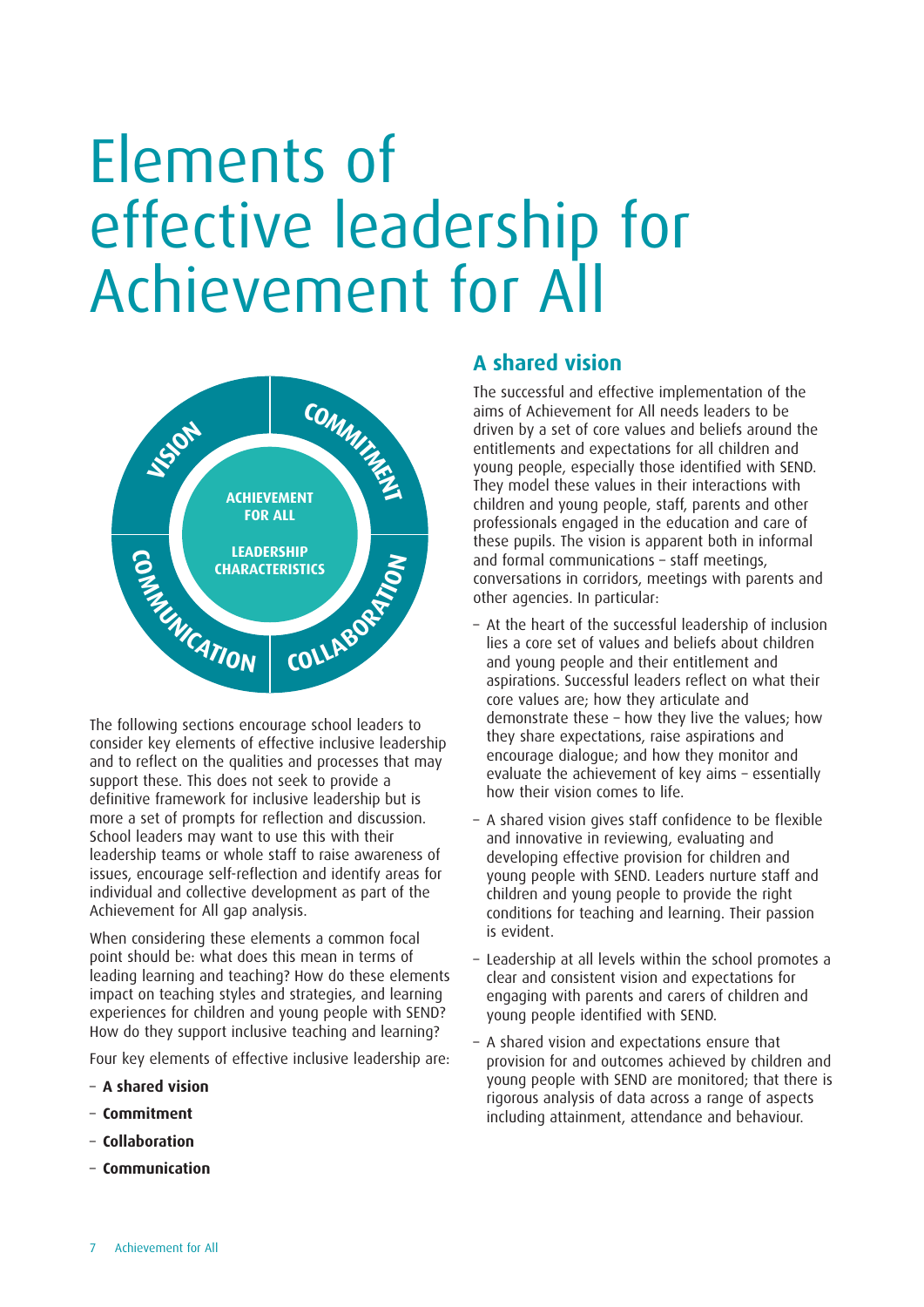- The effective school leader is motivated by a fundamental moral purpose towards inclusion as a core value, and with this a non-negotiable commitment to enabling achievement for ALL children within school, believing that ALL children have a right to achieve their potential, while also understanding that achievement is far wider than simply a numerical level.
- Knowledge of the community that the school serves underpins a successful leader's vision for the school. An awareness of context and issues within a school community is important to enable empathy, and to understand and prioritise effective strategies to deploy when introducing Achievement for All.
- A clarity of vision will help to encourage the development of the creative and innovative practices that Achievement for All seeks to develop. It encourages risk taking and challenge within an environment of excitement, enthusiasm and engagement. It ensures that learning is fun.
- The vision of successful school leaders is based on an understanding and self-awareness of their own personal leadership styles and how these may apply to embedding the key principles and strands of Achievement for All throughout their school.

Finally, it is vital that school leaders share and promote their vision for Achievement for All, enabling all stakeholders in school to own and shape its direction. To be successful it will need a whole-school commitment based on collective responsibility and shared accountability.

**To what extent is there a shared vision and high expectations for the outcomes for all pupils in your school? How do you know?**

**In what ways will the core values in your school underpin the work in each of the three strands of Achievement for All?**

**How do children/young people, parents, staff and governors understand and influence those values?**

**How do they see those values enacted in the behaviour of leaders and staff in your school?**

**What is your vision for the engagement with the school community?**

**In what ways will your knowledge of your particular school community influence the work in the three strands?**

**How do you ensure that all in your school view each child/family without prejudice and understand individual circumstances?**

**How do you value 'pupil voice'? In what ways do children/young people with SEND actively engage in supporting and designing their own learning?**

**To what extent is there a shared vision for the engagement of parents and carers in supporting the learning and development of their children? How do you know?**

**What does 'SEND' and 'inclusion' mean in your school? Does your school have a common understanding of what makes for effective and inclusive teaching and learning?**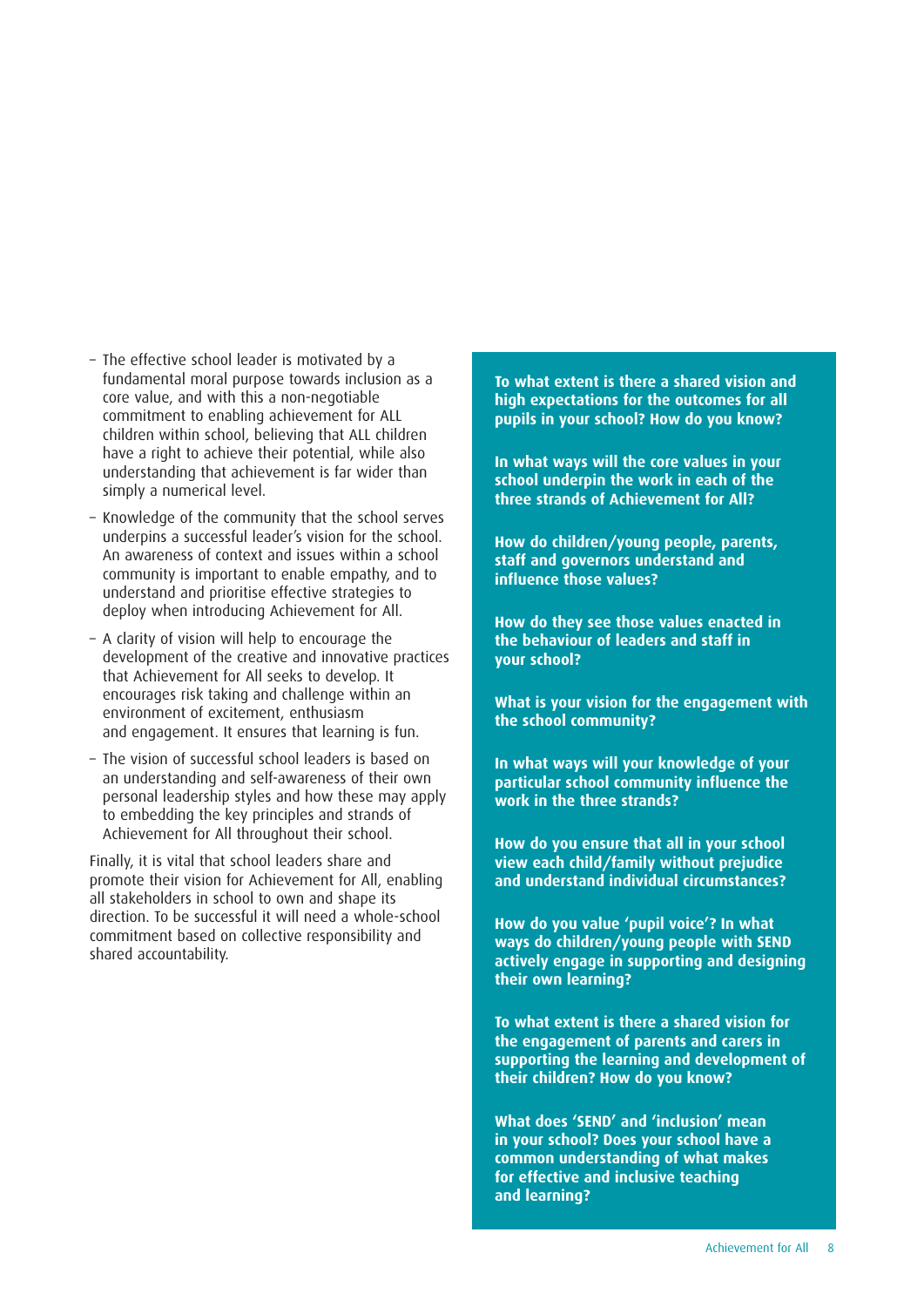#### **Commitment**

Successful leaders reflect their values and beliefs in their commitment to children and young people. They are relentless in securing the most appropriate provision. They commit high-quality resources and engage specialist staff where appropriate. They have a strategic view of what is needed to skill up their workforce to improve inclusion, are committed to the constant development of staff training and successfully deploy appropriate staff to meet the needs of the individual – all crucial elements towards the successful introduction and impact of Achievement for All in school (eg facilitating training for key teachers to hold structured conversations with parents – Strand 2).

In particular:

- Effective leaders are committed to developing staff confidence and skills, and providing resources that enable ownership of the vision for Achievement for All. They especially provide opportunities for children and young people to influence the vision and engage with assessing and planning their own learning – pupil voice is crucial to effective empowerment. This includes: removing as many barriers as possible, providing opportunities for staff to lead and develop, planning specific interventions for each individual case and assessing impact.
- There is commitment to a sense of ownership for inclusion across the school community to ensure progress of children and young people identified with SEND. It is not about delegating responsibility and accountability to the SENCo or inclusion manager, but about enabling these roles to support the concept of collective responsibility. Clear roles and responsibilities will encourage staff to take responsibility and become accountable for all tasks needed to successfully introduce and embed Achievement for All.
- Through sustained commitment, based on moral purpose, and consistent messages, leaders create an ethos and culture of inclusion. It is reflected in the school improvement plan, and progress is monitored and challenged by the leadership team and reported to governors and the community regularly.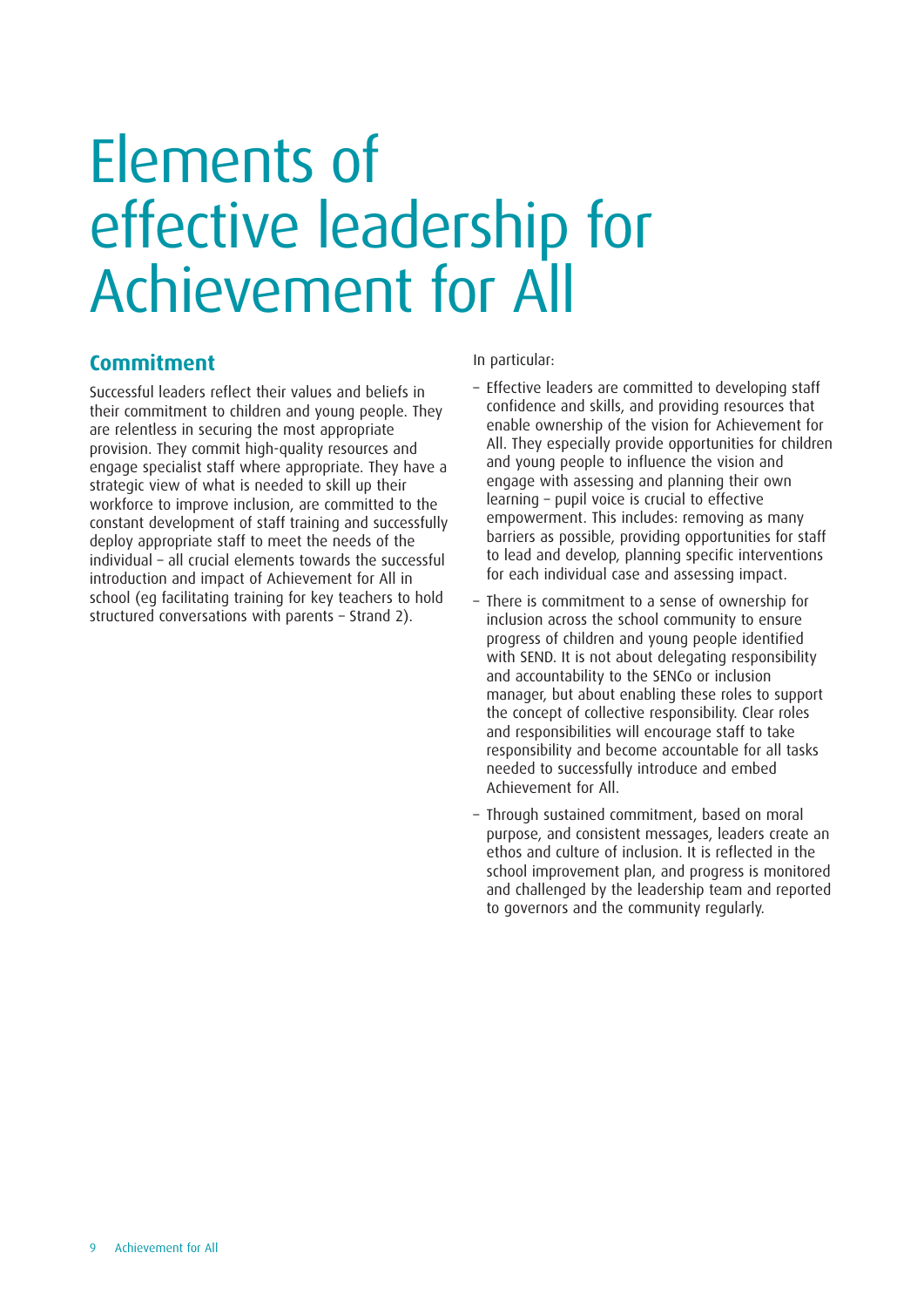- Successful schools have robust systems of tracking, reviewing and recognising outcomes. Monitoring and evaluation of inclusion is planned into the school improvement plan or self-evaluation form (SEF). Leaders use this information to make judgements and to inform future plans.
- Commitment is reflected in a shared understanding and awareness of what good progress is, what has been achieved and the extent to which it meets the high aspirations for these children and young people. It should be recognised, for example, that for some children and young people achievement may be national expectation 'two-level progress' between Key Stages and, for others, progress within a P scale may be a major achievement.
- The commitment of successful leaders is also seen in the way they equip children for an ever-changing technological world, give experience of life skills and understanding of enterprise opportunities and inspire the children to constantly question and set personal targets.
- Leadership at all levels within the school demonstrates a clear commitment to engaging actively and positively with parents and carers of children and young people identified with SEND.

All this requires tenacity and resilience – an absolute determination to secure the best provision for vulnerable children and young people with particular needs.

**What evidence of a commitment to the aims of Achievement for All is apparent in your school?**

**Are expectations of progress high enough across the school? How do you know? Has progression guidance been disseminated to all staff?**

**What strategies are in place to track children's progress? Is progress good enough? What evidence do you have to support this?**

**Is there a collective responsibility for the progress of SEND children and young people in your school? How do you know?**

**In what ways are children with SEND involved in their own learning, target setting and person-centred reviews in your school?**

**How is the commitment to engaging parents evident in your school?**

**How do you ensure all staff have the appropriate skills to embed a culture of inclusion in your school?**

**How high a profile does inclusion have in your school improvement plan?**

**In what ways are resources appropriately planned to meet the needs of ALL children in school?**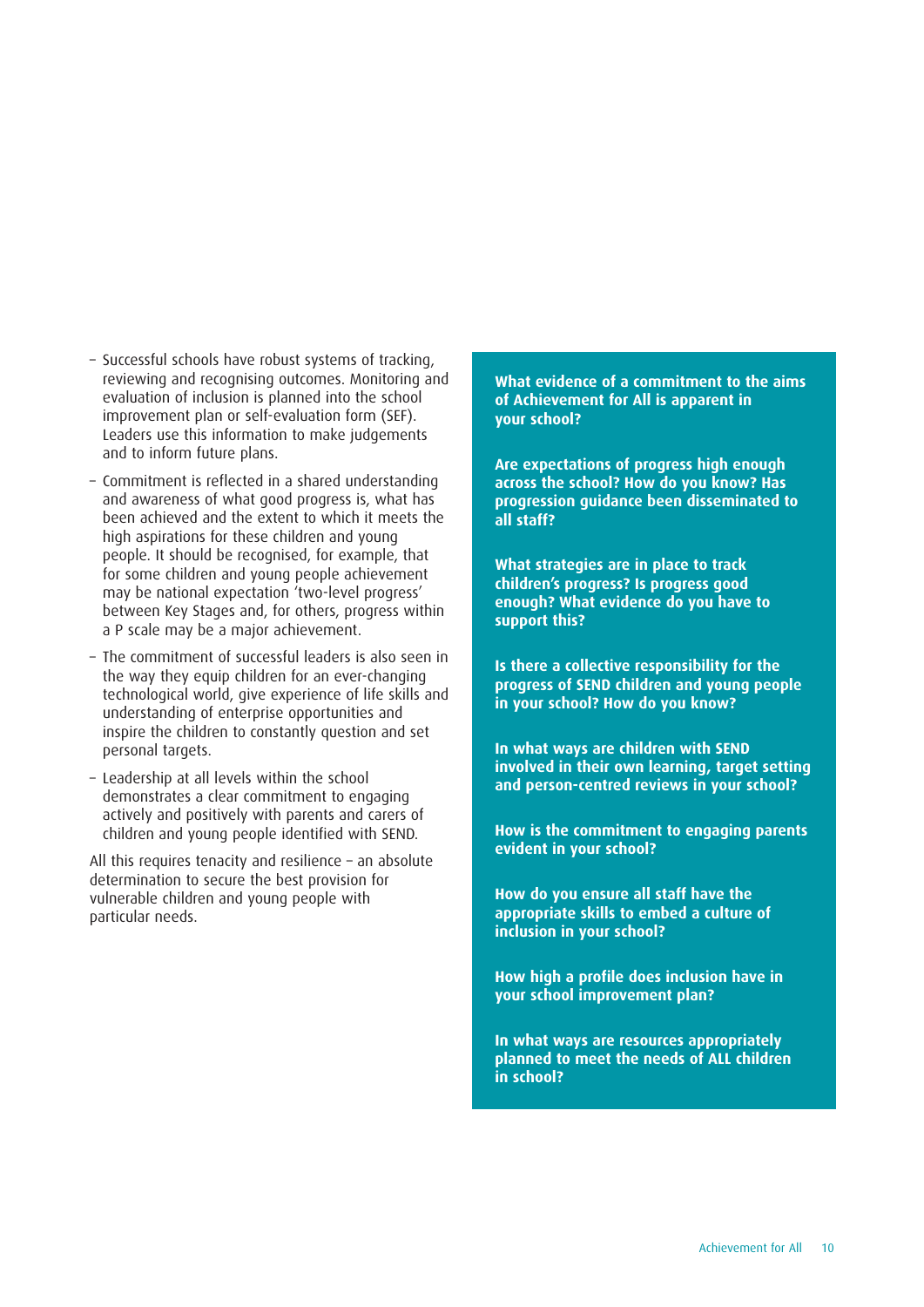#### **Collaboration**

Successful provision and outcomes for children and young people with SEND will be founded on a culture of collaboration, and management systems and processes which support this. Achievement for All will benefit from leaders across schools working together with a sense of collective responsibility for these children and young people. It also means that leaders are outward facing – they look beyond their own school, they show an appreciation and understanding that all schools are different and that all have particular strengths and good practice which can be shared. Effective leaders model shared working practices between schools and phases of education.

- Successful collaboration is based on the creation of an environment of engagement for all stakeholders and outside agencies within and beyond the school. It may involve other schools – groups, clusters and partnerships – which are prepared to be outward facing and to transfer information and practice.
- Collaboration with parents is particularly important to achieve successful outcomes for Achievement for All.
- Successful collaboration in support of pupils with SEND is evident when there is effective interaction and communication between staff in different classes, departments and schools to ensure that knowledge about pupils and what they have achieved and what helps them learn is shared effectively.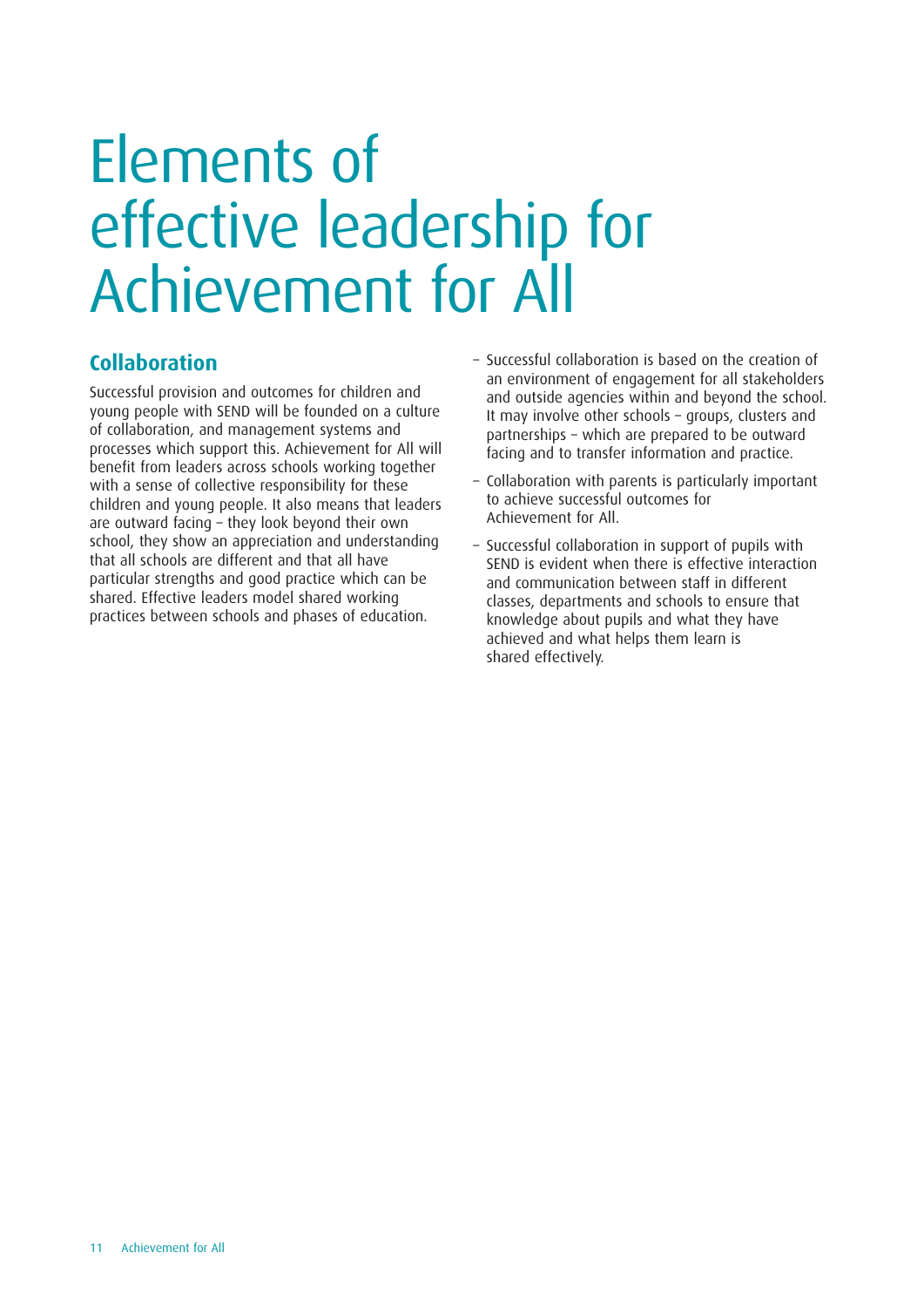- Schools that collaborate well may, for example, share systems and processes to enable effective assessment for learning to happen. They recognise the importance of assessment for learning as a vital component of successful approaches to personalised learning. They model and monitor these and take advantage of opportunities to engage in professional dialogue. They ensure that they:
	- **•** evaluate the current assessment strategies used within and between schools and whether these enable effective assessment for learning;
	- **•** ensure all teachers are aware, plan and use various teaching styles appropriate to individual learning styles;
	- **•** monitor the extent to which the curriculum meets the needs of the individual (taking context and ability into account).

**What evidence is there of effective collaborative leadership within and beyond your school?**

**How proactive is your school at developing effective cross-agency partnerships for children and young people identified with SEND? What is the impact of this?**

**To what extent do you know that your pupils with SEND make an effective transition between classes and between phases and schools?**

**How do you enable parents to collaborate in their children's learning?**

**How do you provide parents with up-to-date information about their child's current level of progress and wider achievements in school?**

**How do you collaborate outside of your school context? Is this external collaboration effective? How do you know?**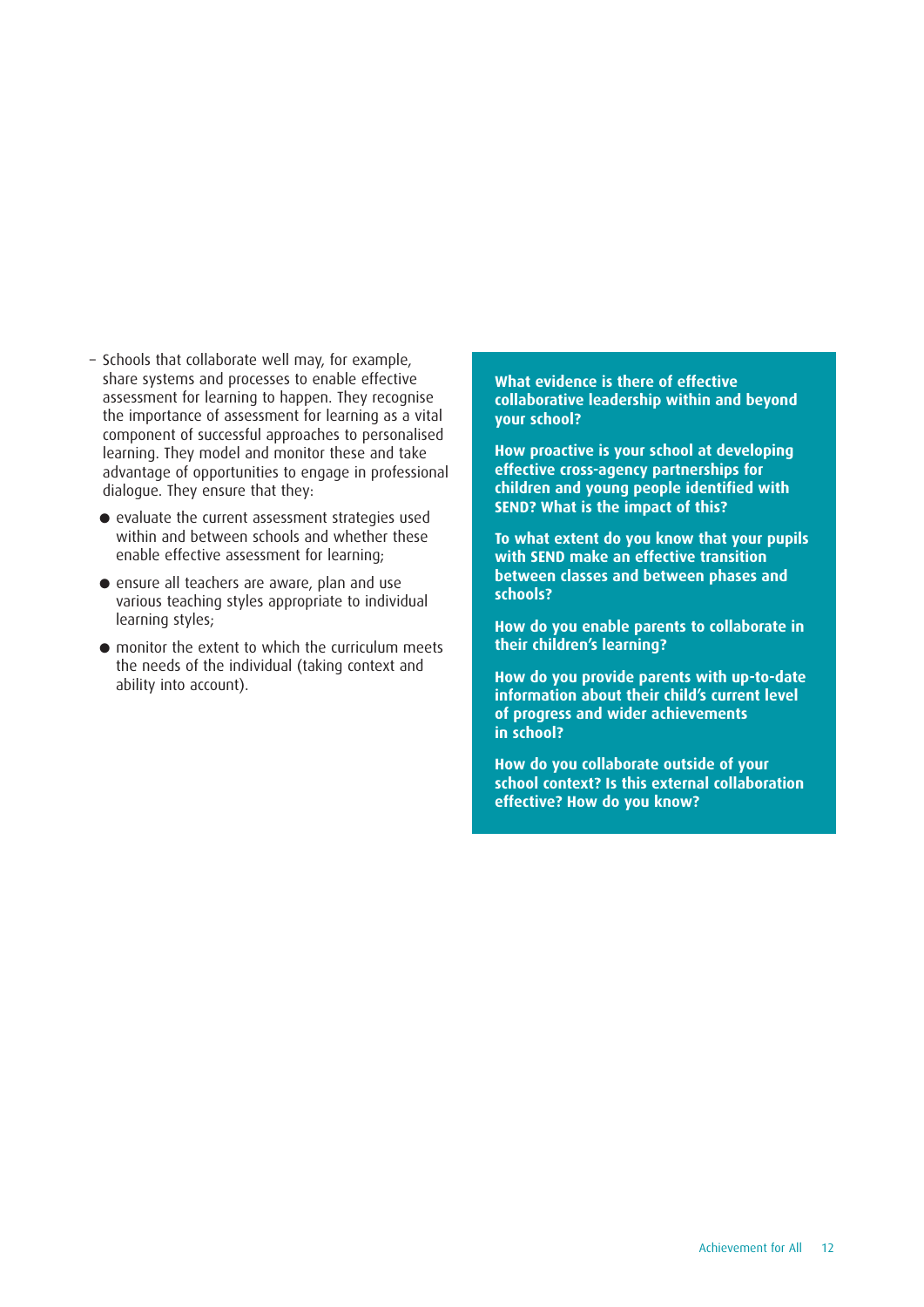#### **Communication**

The successful leadership of SEND relies on effective communications at a range of levels – with children and young people, with parents and carers and with staff in and between schools and children's services and other agencies. Leaders need to be engaging, particularly nurturing relationships with children and young people and their parents/carers. Successful implementation of Achievement for All will rely on leaders being good listeners and demonstrating professional humility.

- Skilled leaders model positive engagement with parents/children and outside agencies, facilitate training for key teachers to receive specific guidance and support for structured conversation with parents and set up conflict resolution/problem-solving strategies throughout the school.
- They communicate their vision for inclusion well – formally and informally – and through the way in which they behave and interact with all those involved.
- Effective communication is evident in the clarity of expectations, and roles and responsibilities, particularly the collective responsibility for the provision and achievement of children and young people identified with SEND.
- Successful communicators ensure that staff, parents and children and young people share high expectations and plan for maximum progress as early as possible and throughout their school life.
- Successful communication means listening actively to and valuing what parents and carers know and understand about their children's needs and preferred ways of learning.
- Communications are based around clear structures and systems, with agreed protocols for meetings including what information can be shared and how.
- Communications are fit for purpose they take account of the context of schools and the preferences of parents.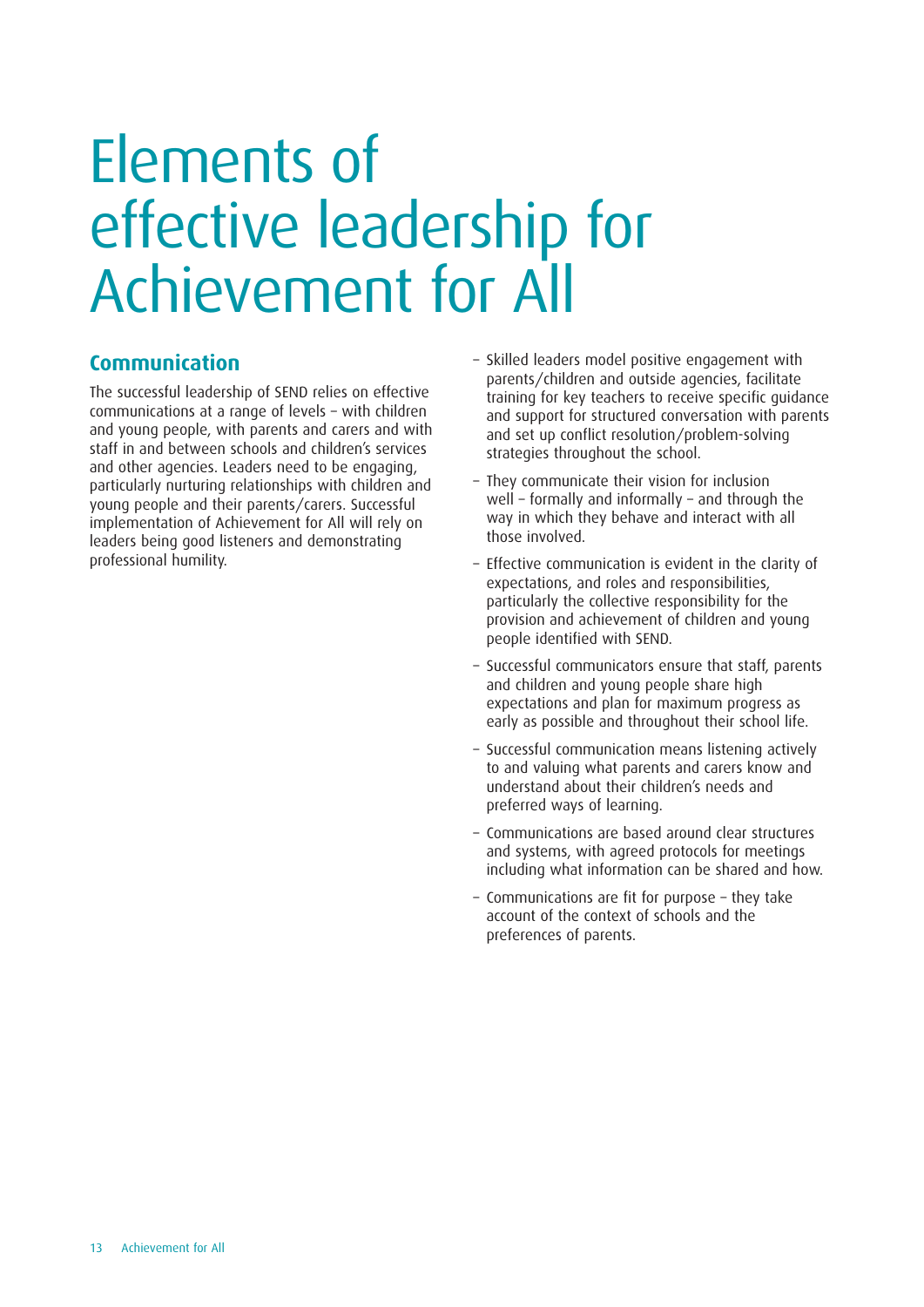- Leaders work together within and across schools to make transition a positive experience, planning any transition as early as possible for maximum continuity and progression. Effective communications lie at the heart of successful transition. This might involve:
	- **•** all phases working together to ensure smooth transition – sharing knowledge and approaches for individuals, for example cross-phase support workers, e-buddies and involvement of crossphase staff in reviews;
	- **•** opportunities for discussing and sharing pedagogy relating to SEND between year groups and phases – adapting the teaching to the learning required;
	- **•** opportunities to share effective practices relating to assessment, target setting and tracking progress, parental engagement and achieving wider outcomes.
- Through their communications and their own teaching, leaders across the school demonstrate that learning should be fun – an enjoyable and rewarding experience for ALL pupils.

**How do you know there is effective communication between leaders (and between leaders and other staff) in your school? What evidence do you have to support this?**

**What systems of safeguarding the most vulnerable children does your school have in place? How are these communicated?**

**How do your communications with parents and carers show that you value the contribution that they can make to support their children's learning? How do you know that the communications are good and work for parents?**

**What opportunities are provided in your school to set targets with children and young people with parents/carers? How do you communicate these targets?**

**In what ways are children and young people involved in your school's decisionmaking processes?**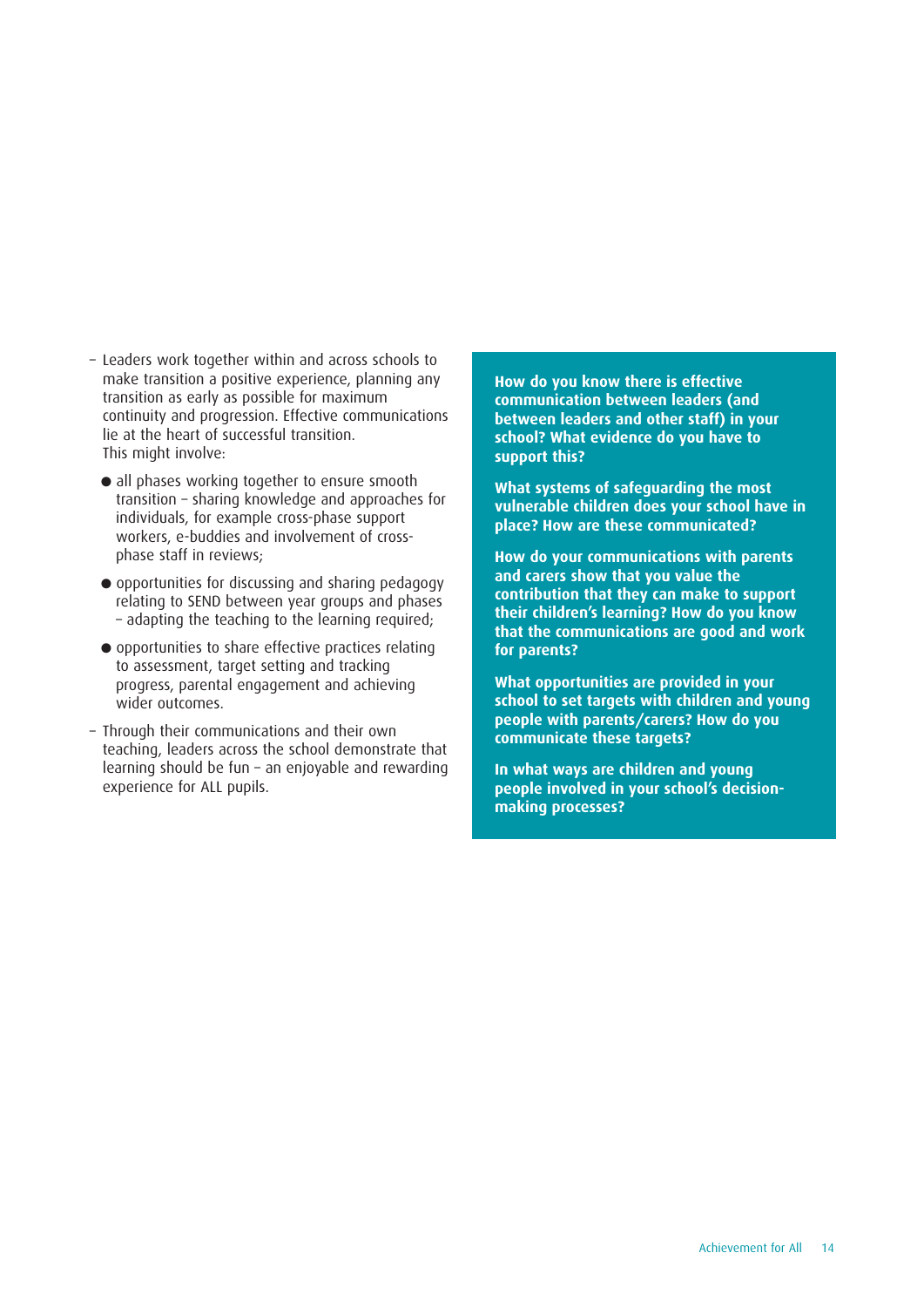## <span id="page-14-0"></span>Implications of the new Ofsted framework (September 2009)

The new Ofsted framework provides useful criteria for reflection and support for school self-evaluation. Successful implementation of Strand 3: Provision for developing wider outcomes (see DCSF 2009c Guidance for Schools) for further details) will help schools to provide evidence in support of their SEF regarding the new well-being indicators within the revised Ofsted framework (September 2009). The new Ofsted framework has an increased focus not only on pupil well-being but also on safeguarding arrangements and partnerships with other services, organisations and providers. In addition, this strand of Achievement for All will support schools in reviewing their Disability Equality Scheme (DES) and in providing the core offer of extended services by 2010.

It is also worth noting that some aspects of the Ofsted inspection schedule will have limiting grades – that is, grades that contribute to and effect other judgements, including overall effectiveness. These apply to only a small number of critical aspects that Ofsted considers to be essential in assuring the quality of education and the well-being of children, young people and adult learners. The three critical judgements that will apply to all remits are safeguarding, equality and diversity, and capacity to improve. In many remits, the judgement on achievement will also be a limiting grade.

The overall judgement on children and young people's achievement and the extent to which they enjoy their learning takes into account the quality of learning for pupils identified with SEND and their progress.

Thus, the Ofsted framework can help leaders reflect on the effective implementation of the key strands of Achievement for All; and the effective implementation of the strands will also help schools to meet some of the significant expectations underpinning Ofsted judgements.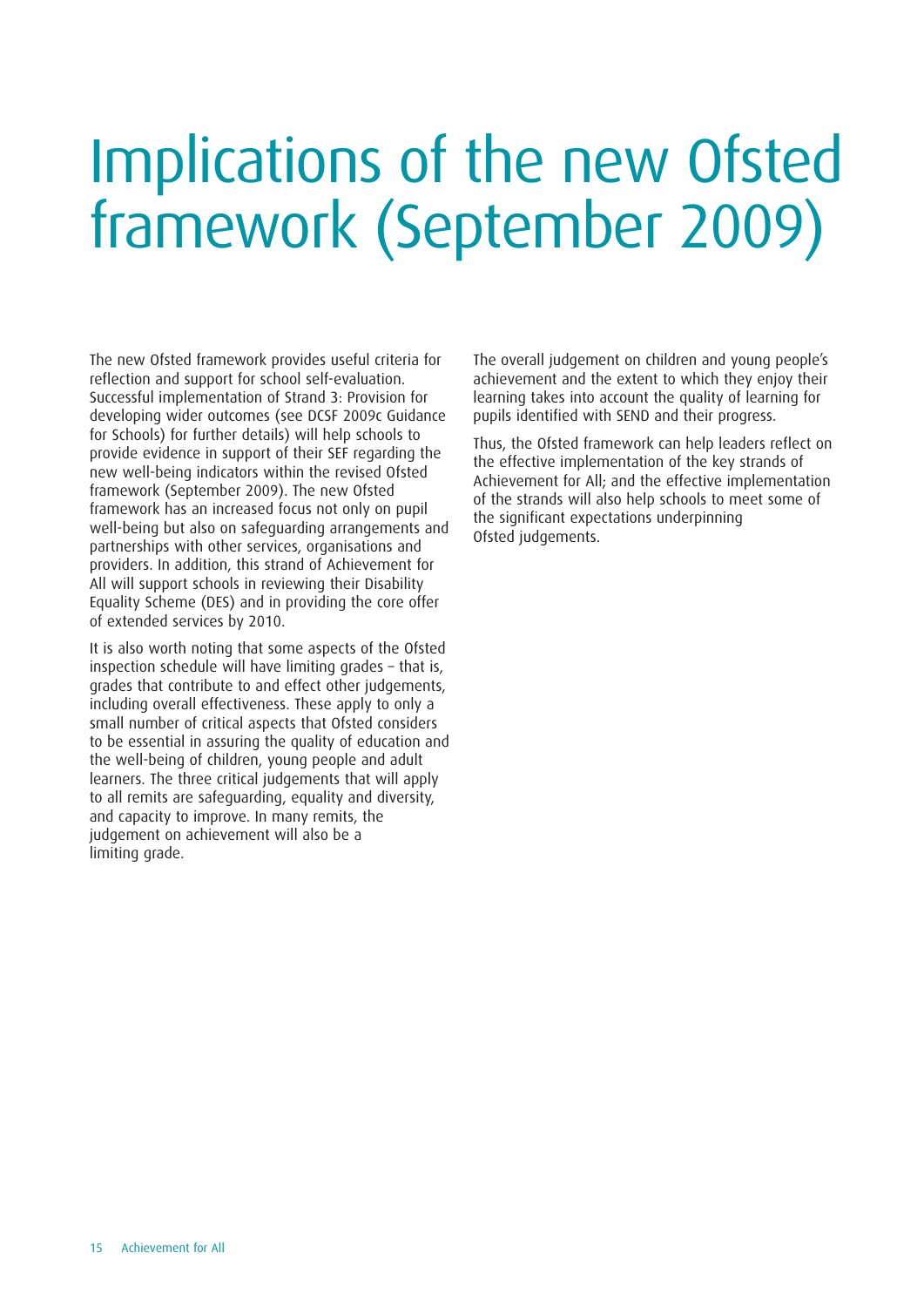### <span id="page-15-0"></span>Conclusion References

We hope that this document will provoke reflection and discussion about the characteristics of effective school leadership in general, and about inclusive leadership in particular. In conjunction with the Guidance for Schools booklet (DCSF 2009c), we hope that it will help schools that are engaging in the Achievement for All project to identify the strengths of their provision and priorities for development and improvement. The prompts can be used to stimulate personal reflection, to encourage and support discussion both within leadership teams and also across the whole staff and to provide clusters of schools with starting points for reviewing their collective practice.

As the Achievement for All project unfolds and schools develop practice, we hope that more learning about leadership will take place and be shared beyond the Achievement for All project.

Above all, we hope that this document will help school leaders to make even better provision for children and young people with SEND to improve further their achievement and progress.

Beany, J, 2006, **Reaching out, reaching in**, Nottingham, NCSL

DCSF (Department for Children, Schools and Families), 2009a, **The Children's Plan: Building brighter futures**, London, DCSF

DCSF, 2009b, **Your Child, Your Schools, Our Future: Building a 21st century schools system**, London, DCSF

DCSF 2009c, **Achievement for All: Guidance for Schools**, DCSF

DCSF 2009d, **Achievement for All: Prospectus for local authorities**, DCSF

Kugelmass, J W, 2003, **Inclusive Leadership: Leadership for inclusion**, New York, New York State University

Leithwood, K, Day, C, Sammons, P, Harris, A & Hopkins, D, 2006a, **Successful School Leadership: What it is and how it influences pupil learning**, London, DfES

Leithwood, K, Seashore Louis, K, Anderson, S and Wahlstrom, K, 2006b, **Learning from Leadership Project: How leadership influences student learning**, New York, The Wallace Foundation

NSCL (National College for School Leadership), 2007, **What We Know About School Leadership**, Nottingham, NCSL (www.ncsl.org.uk/publications)

NCSL, 2009, **How Do Leaders Successfully Lead Learning?**, Nottingham, NCSL (www.ncsl.org.uk/publications)

Ofsted, 2006, **Inclusion: Does it matter where pupils taught?**

Ofsted, 2009, **Framework for the inspection of maintained schools in England.**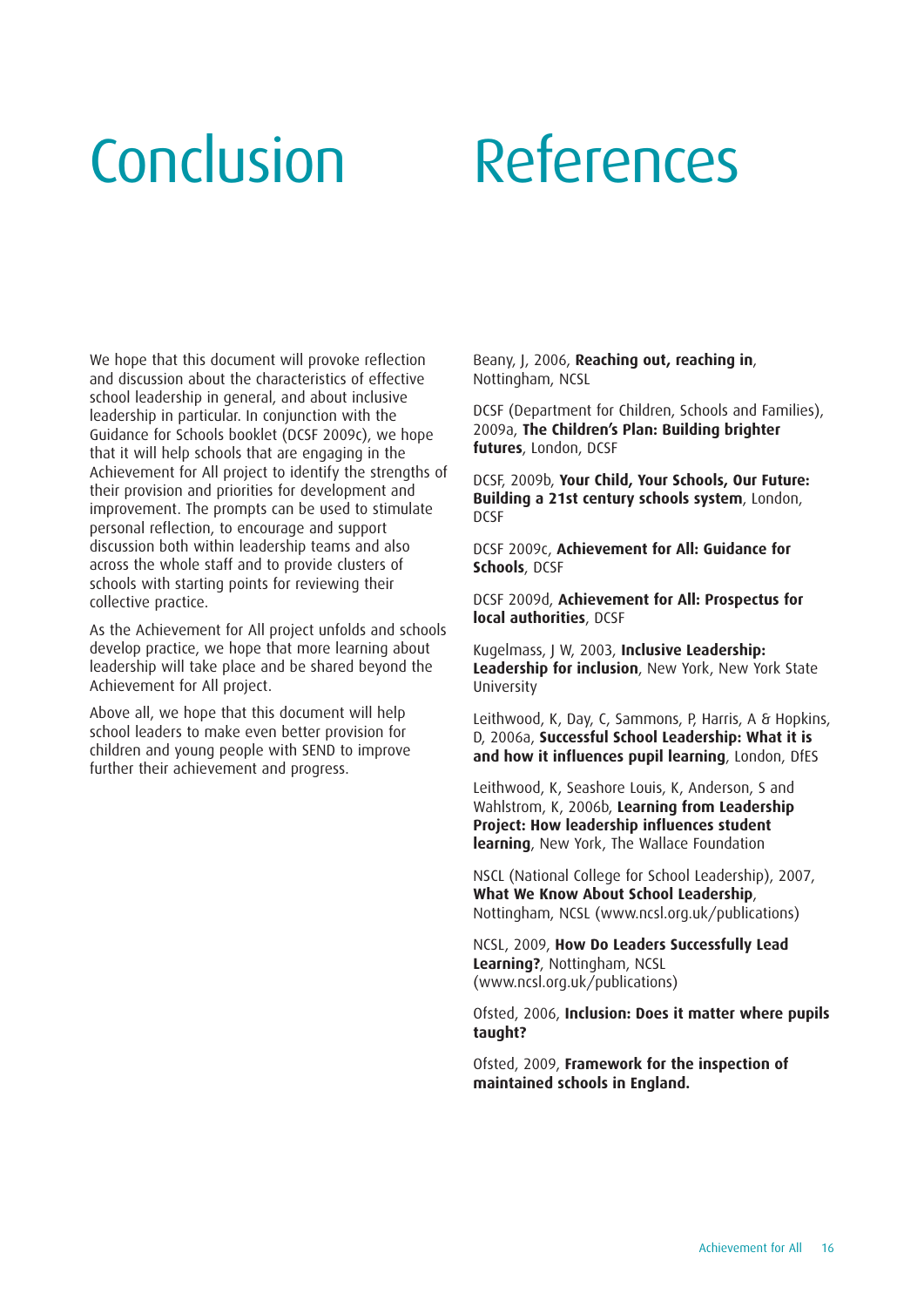## <span id="page-16-0"></span>Appendix 1: Key strands of the Achievement for All project

The Achievement for All project is based on three clearly defined strands (see DCSF 2009c for further information specifically related to the strands).



- 1.Assessment, tracking and intervention includes the use of assessing pupil progress (APP) to track children and young people's progress, the setting of curriculum targets and implementation of appropriate interventions to support children and young people to make progress in their learning.
- 2.Structured conversation with parents focuses on the use of a clear framework for developing an open, ongoing dialogue with parents about their child's learning.
- 3.Provision for developing wider outcomes involves schools developing key actions to support children and young people with special educational needs and/or disabilities (SEND) to make progress in one or two of the following areas: attendance, behaviour, bullying, developing positive relationships and increasing participation.

#### **Key outcomes**

The Achievement for All project seeks to realise a range of important outcomes in terms of school and local authority practice and provision, as well as outcomes for children and young people. The success of Achievement for All will be shown by:

- children and young people with SEND being more confident learners, having a positive attitude towards their education and seeing their potential;
- increased levels of progress relative to their starting points, attainment, overall achievement and expectation for all children and young people;
- parents being more engaged in their child's learning and having increased confidence in the education system;
- teachers having a wider range of successful, inclusive learning and teaching approaches in place and being confident they are meeting the needs of children and young people with SEND;
- school leaders feeling confident staff share their commitment to an inclusive ethos;
- local authorities feeling confident they have provided high-quality educational opportunities for children and young people with SEND, have resources that are being used effectively and are directly improving services for children and young people with SEND and their parents.